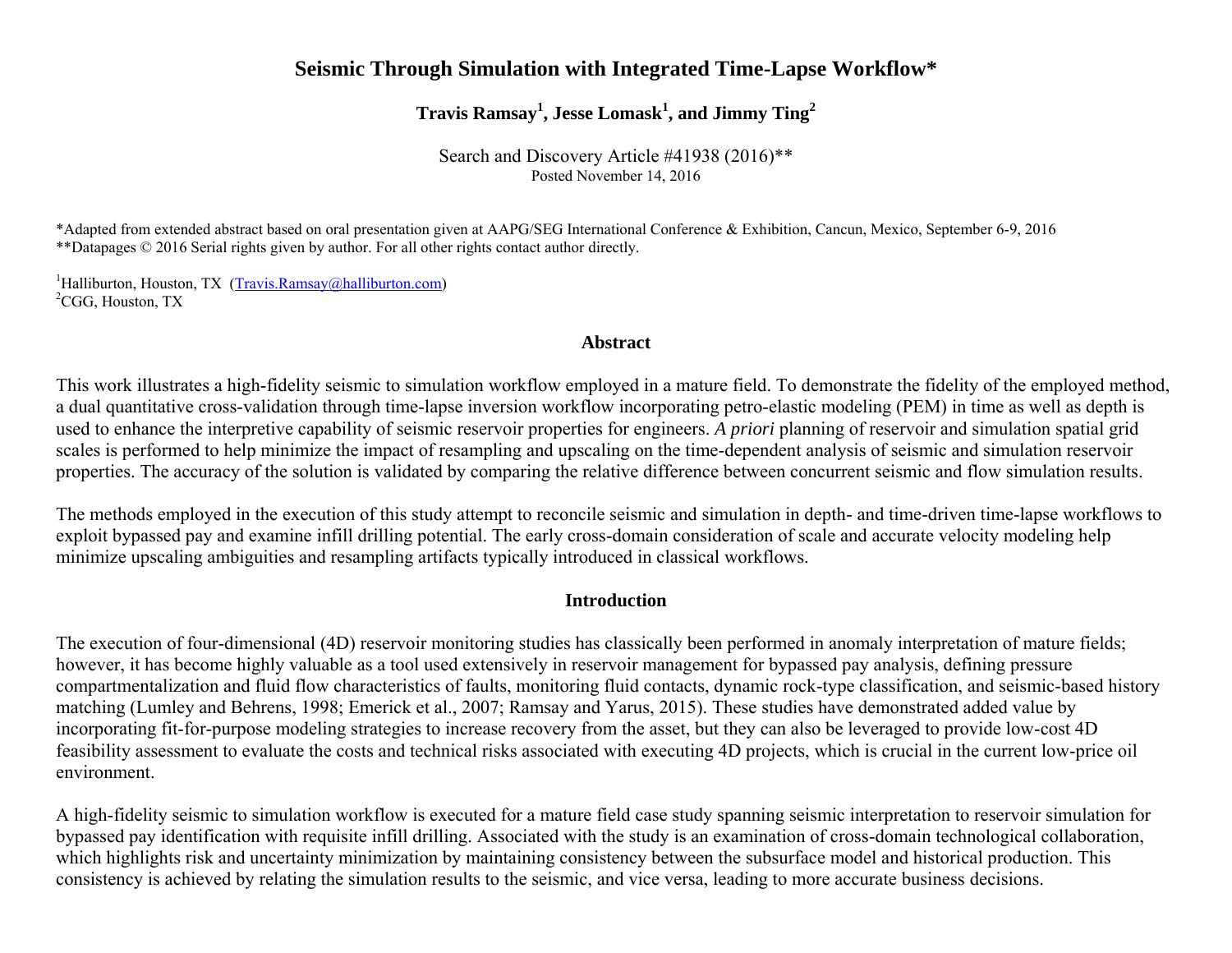A significant component of the 4D workflow is its integration with dynamic reservoir data (Johnston, 2013), which enables an important link to production to help enable subsurface and surface consistency through a unified model. The evaluation of consistency between the seismic inversion and the reservoir simulation model is achieved through a PEM. Classically, PEM has been performed as a post-process to the execution of the numerical flow model; however, contemporaneous efforts have focused on the concurrent execution of the PEM as a part of a systematic and simultaneous process within the reservoir simulator. This allows one-way coupling of the flow response to the PEM so that dynamic elastic properties are computed as a direct result of the evolution of the pressure profile and fluid phase distribution computed in the reservoir simulator.

# **Theory and Methodology**

Four horizons through the zone of interest were interpreted. Then three wells with density, p-wave, and s-wave logs were tied to the seismic using synthetic analysis. During this process, wavelets were extracted and used in subsequent time-lapse seismic inversion step. From the inversion process, elastic properties (p-velocity, s-velocity, and density) and engineering properties (volume of clay, effective porosity, and permeability) were generated as input for reservoir modeling and flow simulation.

It is possible to reconcile the numerical flow response of production to the geophysical description through the application of a PEM. In the utilized model, the elastic response of the subsurface is simultaneously coupled with the numerical flow simulation to describe pressure- and saturationinduced changes in the reservoir. The commercial reservoir simulator incorporates the defined PEM implicitly as a post-process to the subsurface Darcy flow solution. Two PEM methods are executed for the purpose of the modeling exercise: the Batzle and Wang (1992) (BW) method and a simulator-driven method. The former is prescribed following BW and is based on an empirical formulation combining thermodynamic relationships with trends relating pressure and solid-fluid composition. The latter is explicitly defined according to existing fluid properties, characterized by pressure-volume-temperature (PVT) relations, in the reservoir simulation and the corresponding relation to modeled elastic properties through Gassmann's equation.

The newly defined simulator-driven PEM is based on determining the saturated bulk modulus by the computed compressibility from the simulator (*Kfluid, Kφ*) in addition to static mineral rock matrix moduli, which are incorporated from the existing static model (*Kmineral*). The dry rock bulk modulus, which represents the porous media drained of fluids, is computed according to Eq. 1 (Emerick et al., 2007; Mavko et al., 2009):

$$
\frac{1}{K_{dry}} = \frac{1}{K_{mineral}} + \frac{\varphi}{K_{\varphi}} \text{ where } \frac{1}{K_{\varphi}} = \frac{1}{v_{pore}} \frac{\partial v_{pore}}{\partial \sigma}
$$
 (1

Where K<sub>mineral</sub> is the bulk modulus of the intrinsic mineral material, φ represents the time-dependent effective porosity fraction (adjusted by net-togross and the pore volume multiplier computed from rock compaction),  $K_{\varphi}$  is the pore space stiffness, and  $\sigma$  is the stress induced by the pore pressure. The term  $\frac{1}{K_{\varphi}}$  is computed in the reservoir simulator as  $C_{\varphi} = \frac{1}{K_{\varphi}} = \frac{1}{v_{pore}} \frac{1}{\varphi_{pore}} \frac{\partial v_{pore}}{\partial \sigma}$ , where  $C_{\varphi}$  is the compressibility of the pore space. Considering the pore space as being modified by fluids, the superposition of the inverse mineral bulk modulus and the inverse modulus of the pore space modified by fluids leads to the determination of the bulk modulus of the saturated pore space  $(K_{\text{saturated}})$  in Eq. 2 (Emerick et al., 2007; Mavko et al., 2009):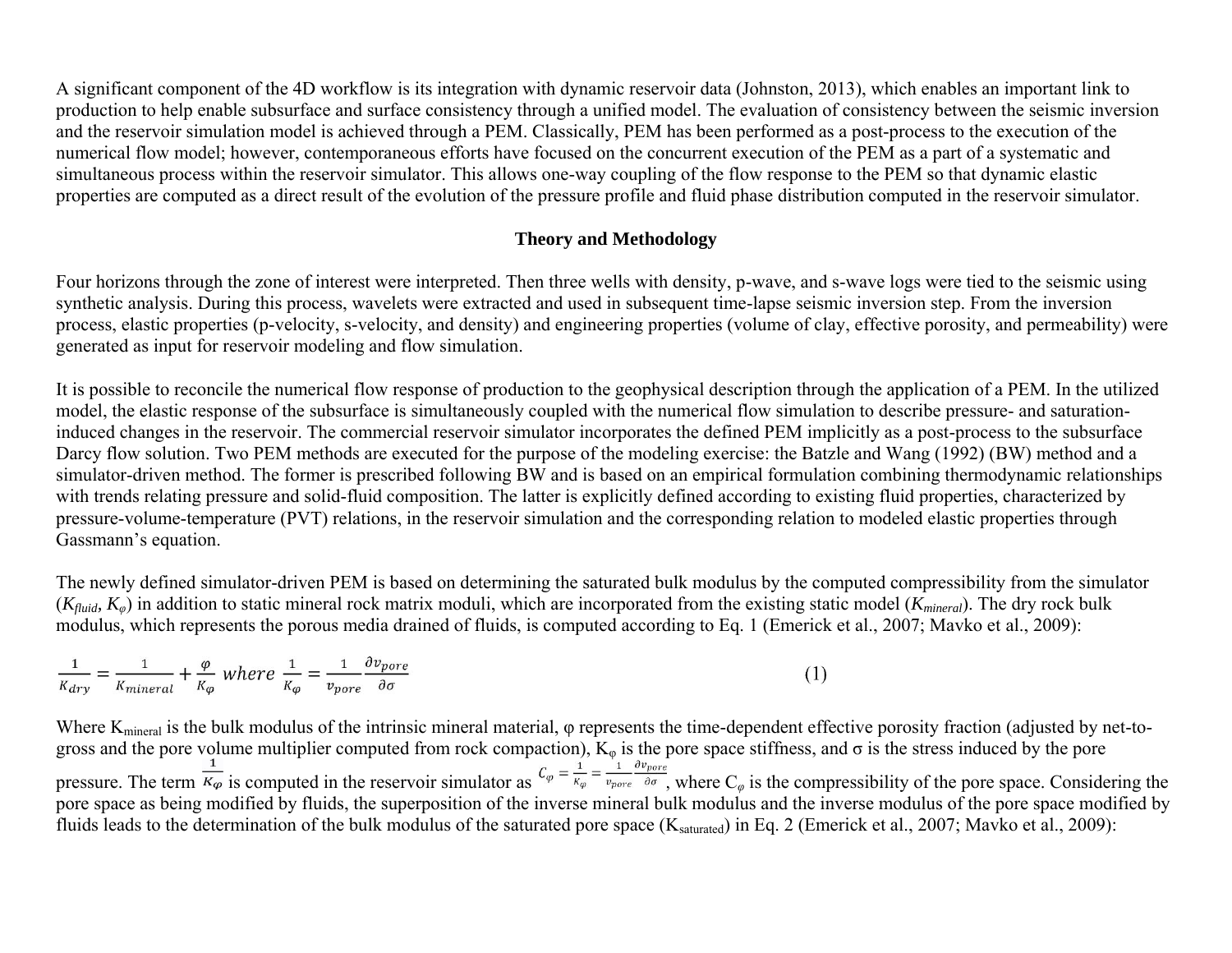| <b>A</b> saturated | <b><i><u>Amineral</u></i></b> | $K$ mineral $K$<br>fluia<br>$\overline{L}$    |
|--------------------|-------------------------------|-----------------------------------------------|
|                    |                               | $\mathbf{u}_0$<br>$l^{-K}$ fluid<br>"mineral" |

Here,  $K_{fluid}$  is the bulk modulus of the pore fluid.  $K_{fluid}$  can be determined by Wood's equations (Eq. 3) (Emerick et al., 2007; Mavko et al., 2009), which describes the saturation-weighted inverse bulk modulus through harmonic averaging as

$$
\frac{1}{K_{fluid}} = \frac{S_{water}}{K_{water}} + \frac{S_{oil}}{K_{oil}} + \frac{S_{gas}}{K_{gas}}; for S_{water} + S_{oil} + S_{gas} = 1
$$
\n(3)

Here,  $\overline{K_{fluid}}$  is the fluid compressibility  $C_{fluid}$ , which is also determined by the reservoir simulator. The saturated rock density is computed following the previous description of modeled dry rock matrix density.

The results of this workflow demonstrate a fit-for-purpose model resolution across seismic interpretation, simultaneous inversion, petrophysical property modeling, and reservoir simulation performed in collaboration across a multidisciplinary process to illustrate bypassed pay analysis.

#### **Discussion**

The field considered in this case study is located offshore West Africa [\(Figure 1\)](#page-5-0), following Marquez et al. (2013). The primary target is a Miocene turbidite channel system with no major faults. The reservoir simulation model comprises three producers, of which one is a vertical well and the remaining two are sidetracks. A water injection scenario is investigated from a proximal well to evaluate the potential for increased recovery in the intermediate zone. The comprehensive model domain contains 84 x 64 x 163 grid-blocks possessing a nominal dimension of 13 x 26 x 1 meters, and the grid geometry is 1092 x 1664 x 163 meters. The PVT used in the simulator is treated as black-oil with a medium-grade oil characterized by 37° API.

The zone of interest is located between 1900 and 2200 m depth (approximately in the middle of the vertical orientation of [Figure 1\)](#page-5-0). Particular attention is focused in [Figure 1](#page-5-0) on the zones near the injector at 2100 m depth and approximately half-way between the injector and producer at 2150 m depth that show no changes in impedance after 3 years of production.

The rock-fluid description of the reservoir simulation model was characterized according to a binary sand-shale lithological description. Corey-type relative permeability curves were assigned directly to the lithological description based on the assumption that the hydraulic rock types were adequately described by lithology, following the electrofacies description of Perez et al. (2003) and Rushing et al. (2008) but in a sand-prone reservoir. Larger capillary number flows, indicative of increased flow velocity and oil displacement capability, were associated with the sand while lower capillary number flows, indicative of decreased flow velocity and displacement capability, described the shale component of the model. The elastic property descriptions are analogous to local considerations (Sone and Zoback, 2013; Habib et al., 2016). Scaling of the elastic properties to match the inversion result was minimally performed. After one simulated year of production, the water front progressed approximately 550 meters, the shale sequences remain saturated with oil, as anticipated, and much of the sand has been swept by the injected water; however zones began to accumulate in the sand where characterized pay remains behind the water front. These zones form potential bypassed pay, which are simultaneously identified in the inversion of the monitor seismic.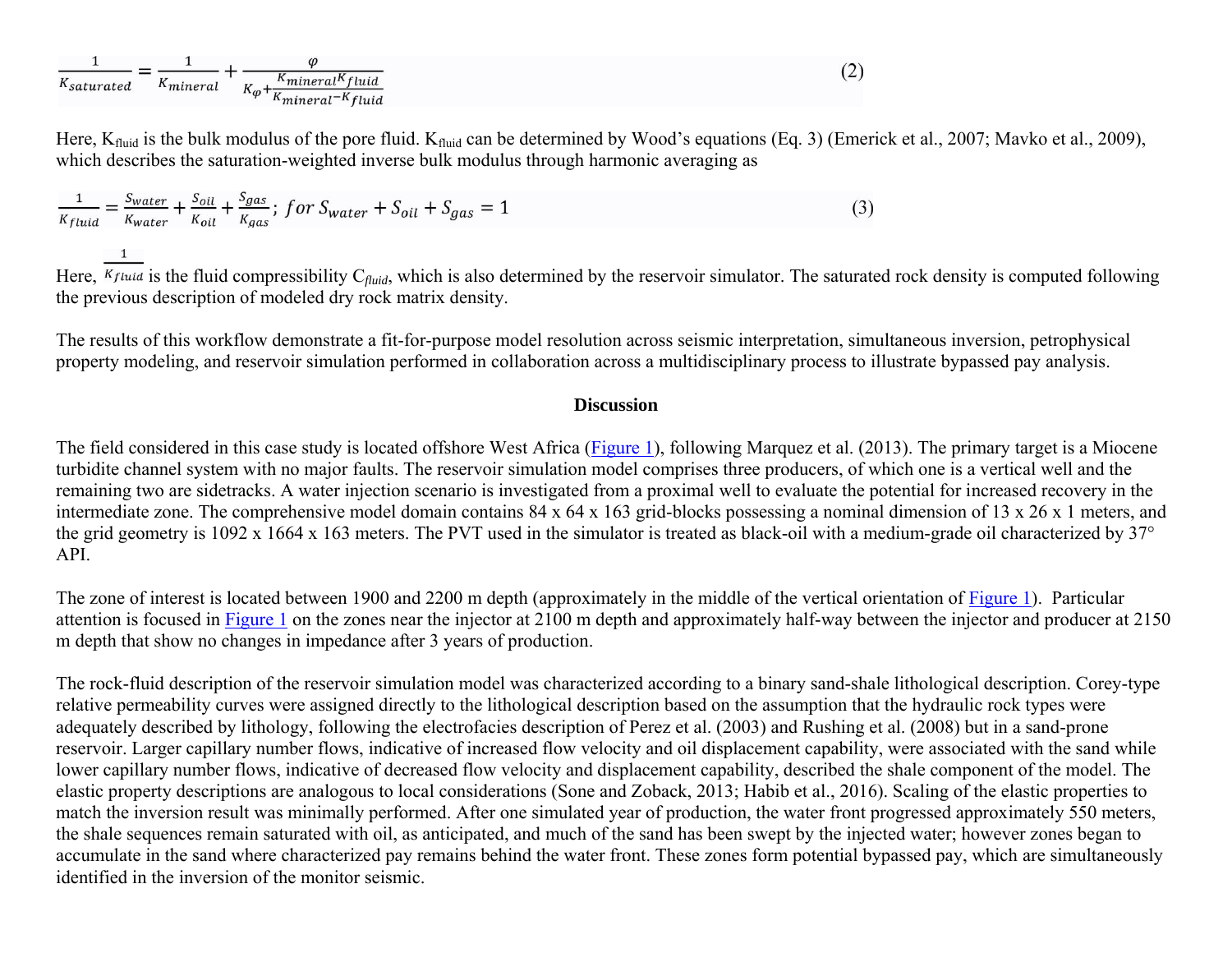After 3 years of simulated production, as observed in [Figure 2,](#page-6-0) the simulator-driven PEM is sensitive to the evolution of the saturation profile and fluid type distribution, while the BW PEM is sensitive to the response of the pressure profile. This is evident after a comparison with [Figure 3,](#page-7-0) where the saturation and pressure profiles after 3 years of simulation are illustrated. The potential bypass pay zones commensurate with the 4D inversion in [Figure 1](#page-5-0) are identified as lower-unmodified impedance attributes along the well section. The interwell cross-section in [Figure 4](#page-8-0) highlights subtle changes in the simulator-driven dynamic p-impedance resulting from the change in saturation, while the sensitivity of the BW-derived dynamic pimpedance in the sand and shale rock types is shown to occur across varied depths.

Potential bypass pay is also considered to exist near the producer sufficiently after breakthrough. [Figure 5](#page-9-0) shows an isolated section surrounding the producer and similarly demonstrates lower-unmodified zones of p-impedance. In order to emphasize the domain agnostic capability of the current workflow, the dynamic p-impedance computed by the reservoir simulator is converted from the depth to the two-way time domain, as illustrated in [Figure 5.](#page-9-0) This particular characteristic of the workflow enhances cross-discipline collaboration between the reservoir simulation engineer and the geophysicist by enabling a singular subsurface representation, irrespective of the domain in which the analysis is conducted.

An analogous observation that minor changes in PEM derived p-impedance resulting from the simulator-driven PEM compared to the BW PEM is maintained in [Figure 4](#page-8-0) and [Figure 5.](#page-9-0) Further analysis of the simulation results in [Figure 6,](#page-10-0) which show impedance computed in a single gridblock by both PEM methods, reveals that PEM-derived impedances demonstrate time-dependent variation that would best be understood with higher rates of seismic acquisition with requisite inversion. In the absence of more frequent inversion results for validation, a fluid dynamic characterization would suggest low sweep efficiency is manifested as the absence of piston-like displacement of in-place oil by water, which resulted in partially swept and unswept zones. Concurrent to the benefit of time-lapse inversion is the ability to conduct the 4D study incorporating a reservoir simulator that enables the relation of dynamic response with acquired seismic.

# **Conclusion**

It is observed that there is some variation between the results analyzed in the time and depth. The variation in the results is typically caused by the types of inversion methods, PEM methods, and vertical and spatial resampling used. In this study, however, the effect of vertical and spatial resampling is diminished by the omission of petrophysical property model upscaling from the integrated workflows. The omission of upscaling by *a priori* spatial grid sampling considerations reduced overall inaccuracies from being introduced into the comparative quantitative analysis. As a corollary, the trade-off with the increased gridblock resolution is reservoir simulator performance. The processes used by the overall workflow are mostly agnostic to time- or depth-domain driven collaboration; therefore, they can easily be fully or partially incorporated into any existing workflow with simplicity to enable rapid and accurate reservoir decision making. The final results show cross-domain bypassed pay analysis through efficient, streamlined interpretation and simulation.

# **Acknowledgements**

The authors acknowledge CGG for providing the dataset as well as the management of Halliburton and CGG for granting permission to complete this case study. Additionally, the authors thank Felix Segovia with Halliburton and Santi Randazzo with CGG for their assistance with completing this case study, and Dominic Camilleri from the Nexus reservoir simulation team for his assistance in implementing the PEM feature as a part of the simulator.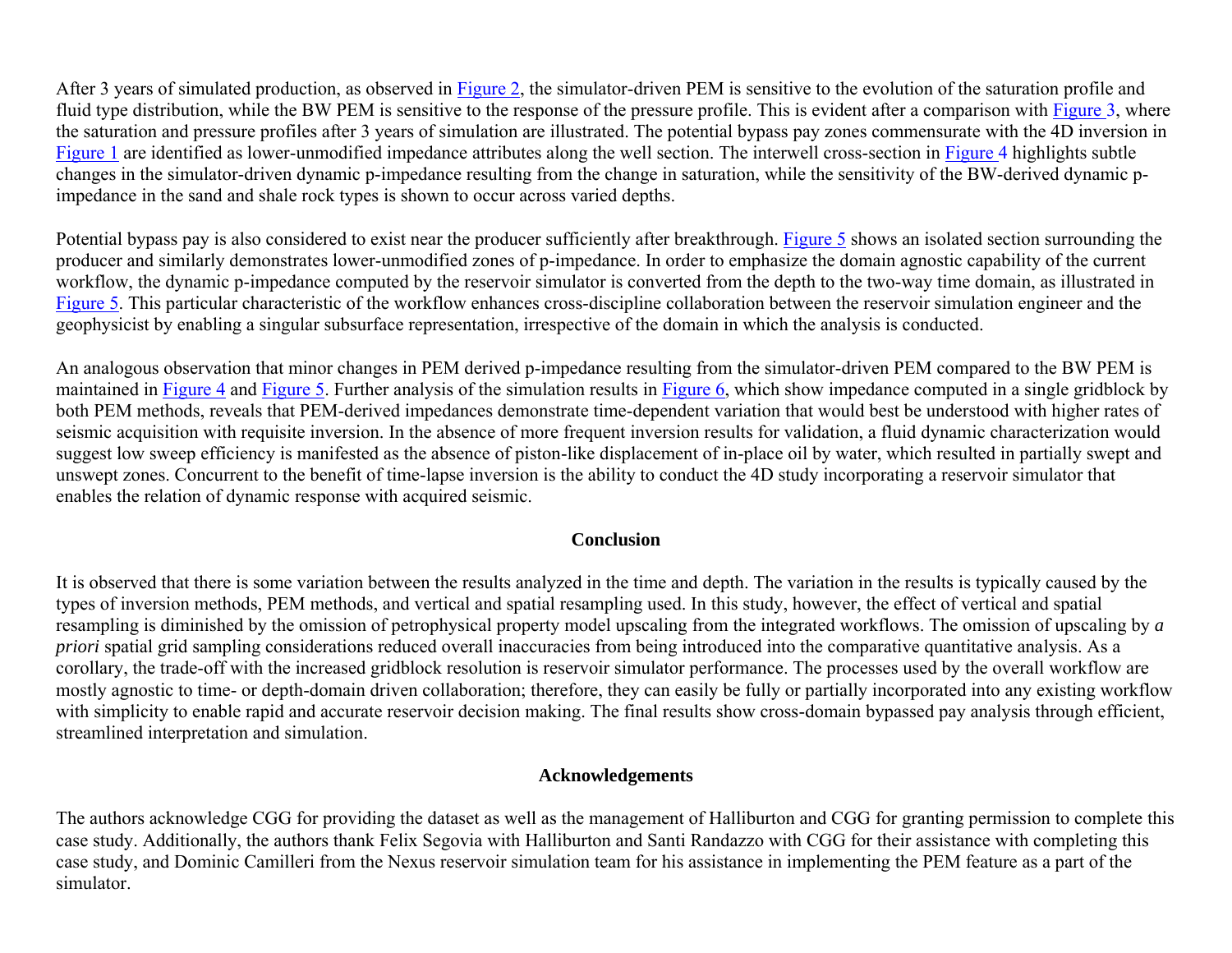### **References Cited**

Batzle, M., and Z. Wang, 1992, Seismic properties of pore fluids: Geophysics, v. 57/11, p. 1396-1408.

Emerick, A., R. Jesus de Moraes, and J. Rodrigues, 2007, Calculating seismic attributes within a reservoir flow simulator: SPE No. 107001-MS, presented at the Latin American & Caribbean Petroleum Engineering Conference, April 15-18.

Habib, M., S. Charles, Y. Guangqing, and M. Danlami, 2016, An inversion of reservoir properties based on concurrent modeling approach: The case of a West African reservoir: Journal of Petroleum Exploration and Production Technology, p. 1-12.

Johnston, D., 2013, Practical applications of time-lapse seismic data: SEG Distinguished Instructor Series, No. 16.

Lumley, D., and R. Behrens, 1998, Practical issues of 4D seismic reservoir monitoring: What an engineer needs to know: SPE Reservoir Evaluation and Engineering, v. 1/6, p. 528-538.

Marquez, D., D. Saussus, R. Bornard, and J. Jimenez, 2013, Incorporating rock physics into geostatistical seismic inversion – case study: Presented at the  $75<sup>th</sup>$  EAGE Conference & Exhibition incorporating SPE EUROPEC, June 10-13.

Mavko, G., T. Mukerji, and J. Dvorkin, 2009, The Rock Physics Handbook, Tools for Seismic Analysis of Porous Media, second edition, New York: Cambridge University Press.

Perez, H., A. Datta-Gupta, and S. Mishra, 2003, The role of electrofacies, lithofacies, and hydraulic flow units in permeability predictions from well logs: A comparative analysis using classification trees: SPE No. 84301, presented at the SPE Annual Technical Conference and Exhibition, October 5-8.

Ramsay, T., and J. Yarus, 2015, Petrofacies determination in unconventional reservoirs driven by a simulation-to-seismic process: SPE No. 174295- MS, presented at SPE EUROPEC, June 1-4.

Rushing, J.A., K.E. Newsham, and T.A. Blasingame, 2008, Rock typing – keys to understanding productivity in tight gas sands: SPE No. 114161- MS, presented at the SPE Unconventional Reservoirs Conference, February 10-12.

Sone, H., and M. Zoback, 2013, Mechanical properties of shale-gas reservoir rocks – Part 1: Static and dynamic elastic properties and anisotropy: Geophysics, v. 78/5, D381-D392.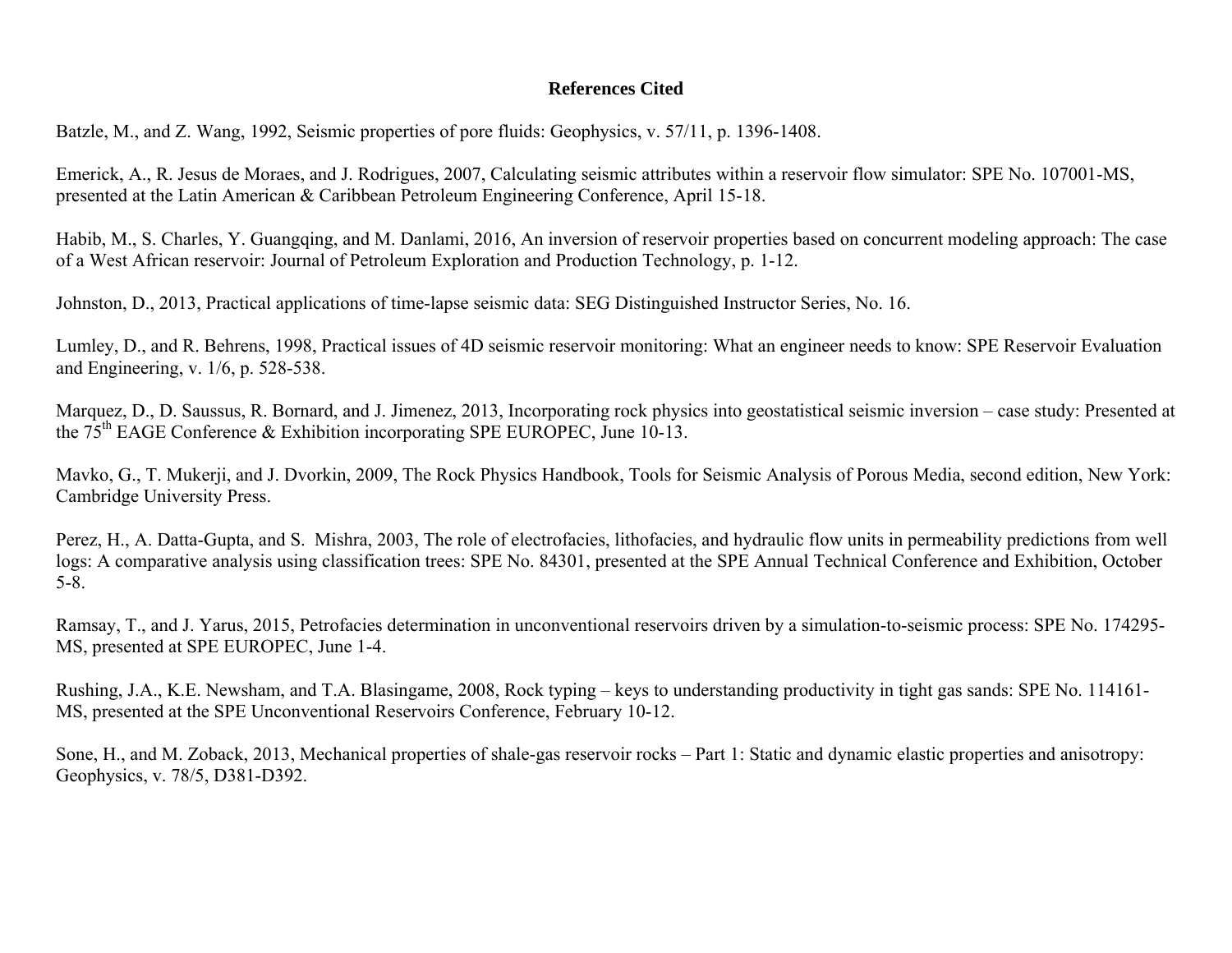<span id="page-5-0"></span>

Figure 1. 4D seismic inversion of the West African field. Illustrated are (a) the inversion of the monitor survey after 3 years of production, and (b) the base survey inversion. The time-lapse effect could be observed by the overall increase in p-impedance on the monitor survey.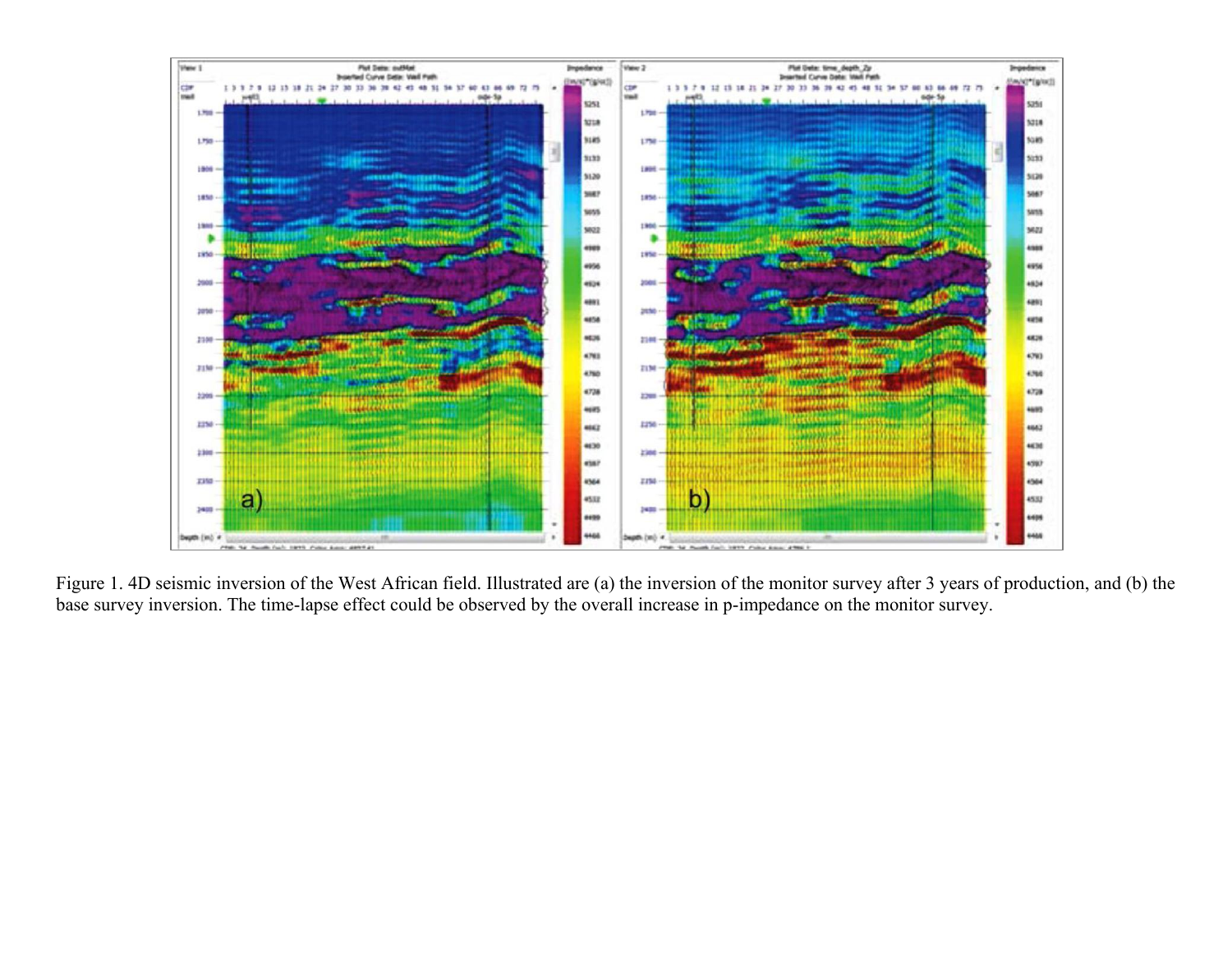<span id="page-6-0"></span>

Figure 2. Three-dimensional (3D) visualization of simulator-driven (a) PEM, and (b) BW. PEM results after 3 years for an intermediate layer of the model.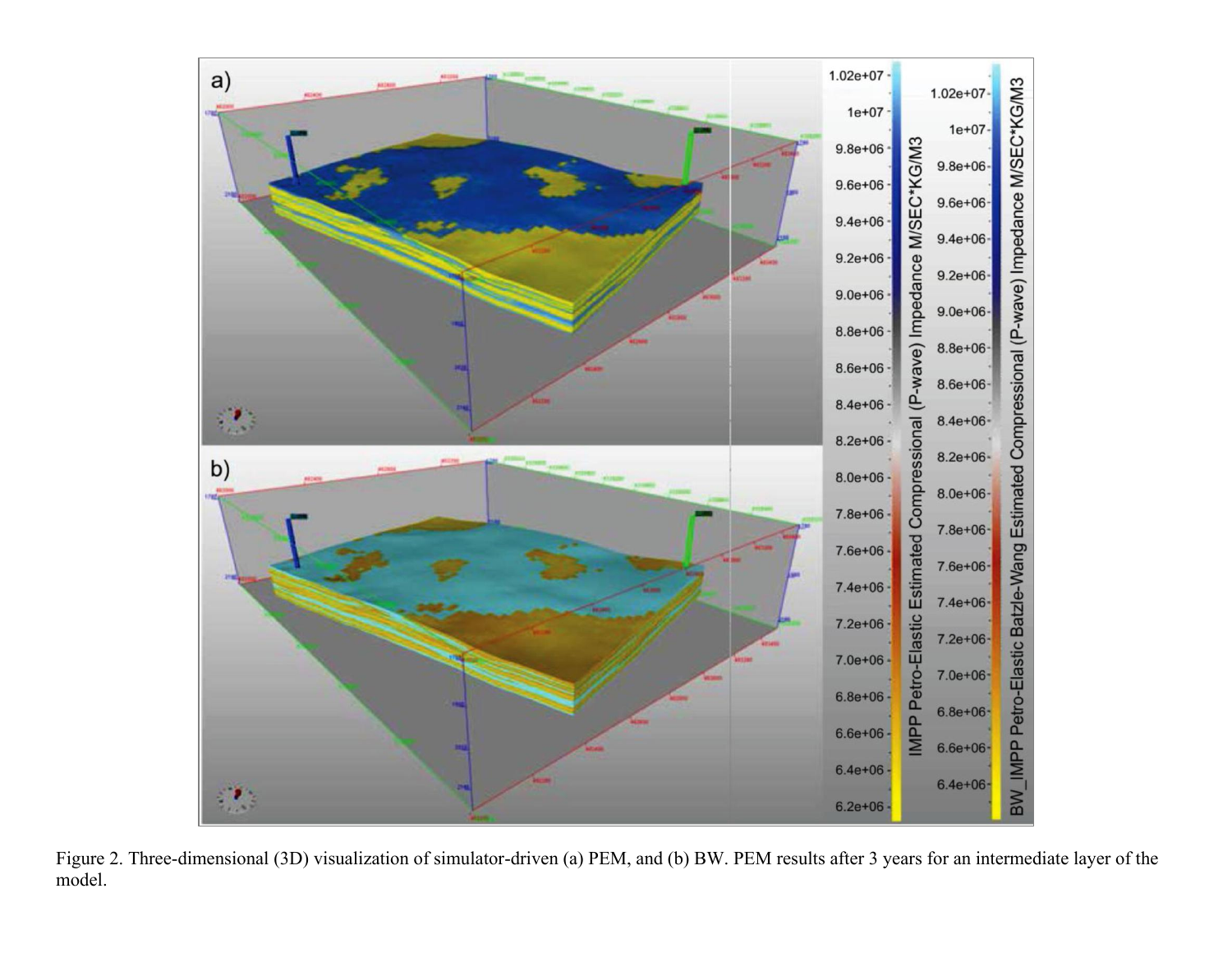<span id="page-7-0"></span>

Figure 3. 3D visualization of (a) saturation profile, and (b) dynamic pressure profile after 3 years.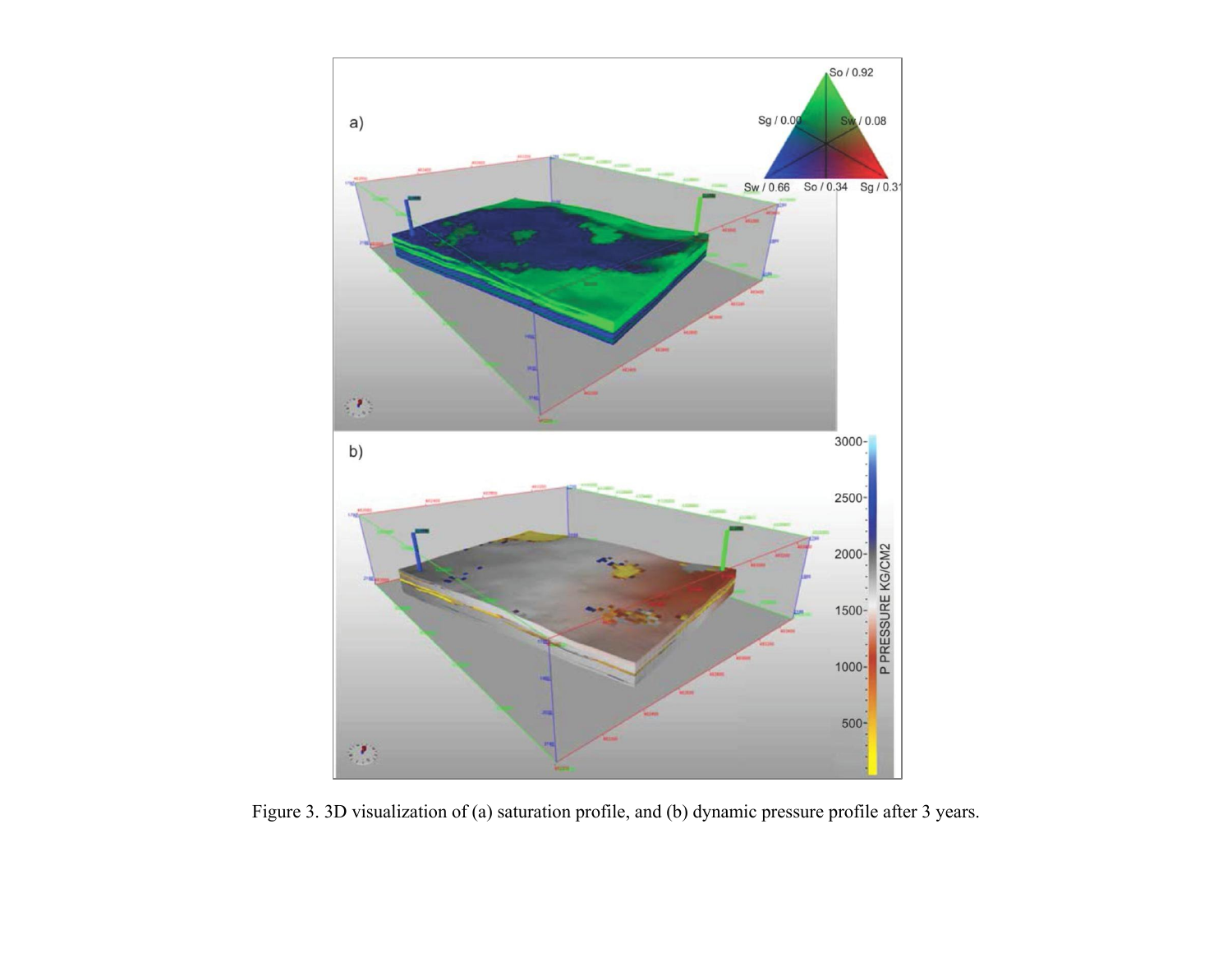<span id="page-8-0"></span>

Figure 4. PEM-derived p-impedance slice: (a) simulator-driven method at time = 0 years, (b) simulator-driven method at time = 3 years, (c) BW method at time = 0 years, and (d) BW method at time = 3 years, PEM results.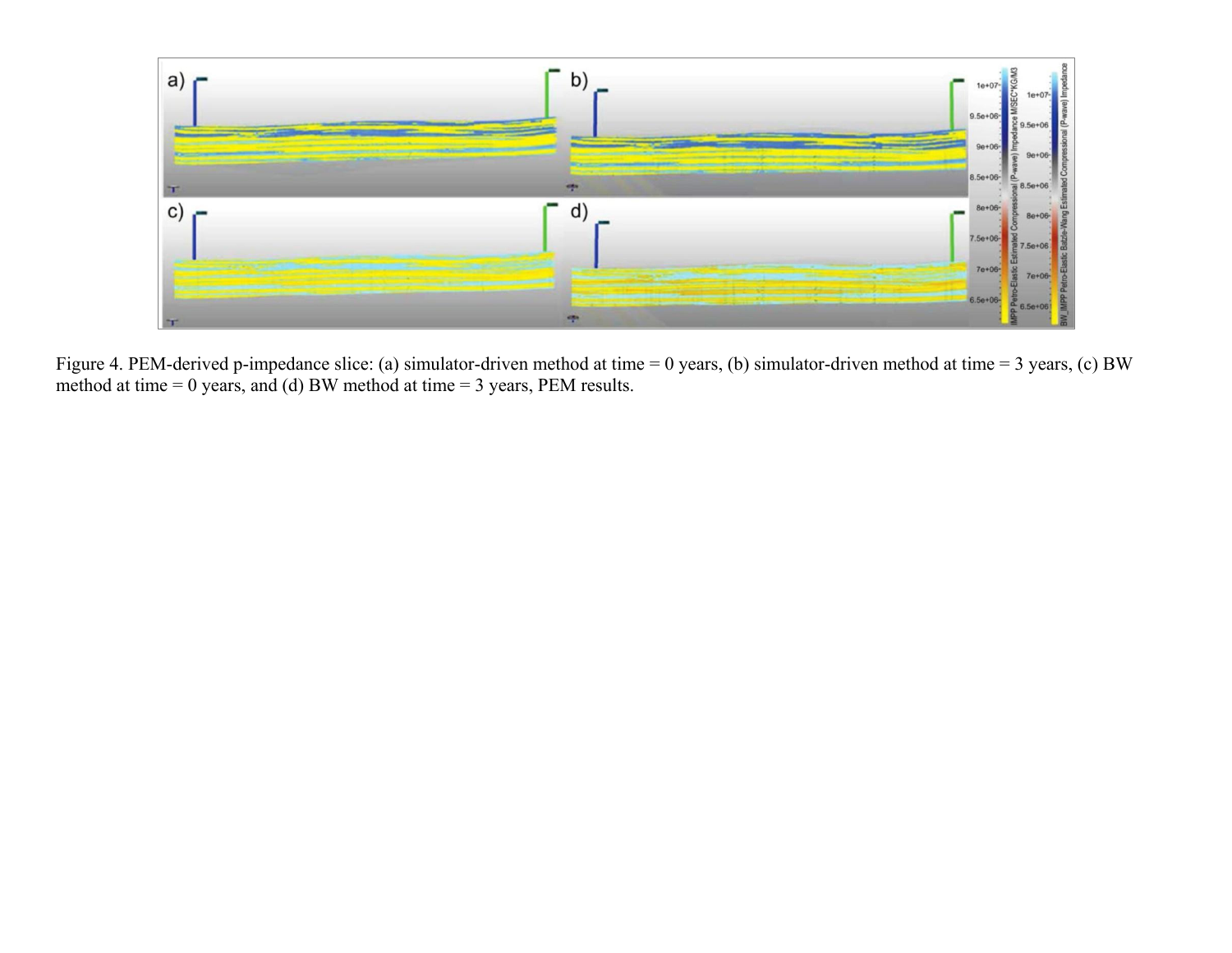<span id="page-9-0"></span>

Figure 5. PEM-derived dynamic p-impedance near producer in two-way time domain: (a) simulator-driven method at time = 0 years, (b) simulatordriven method at time  $= 3$  years, (c) BW method at time  $= 0$  years, and (d) BW method at time 3 years.